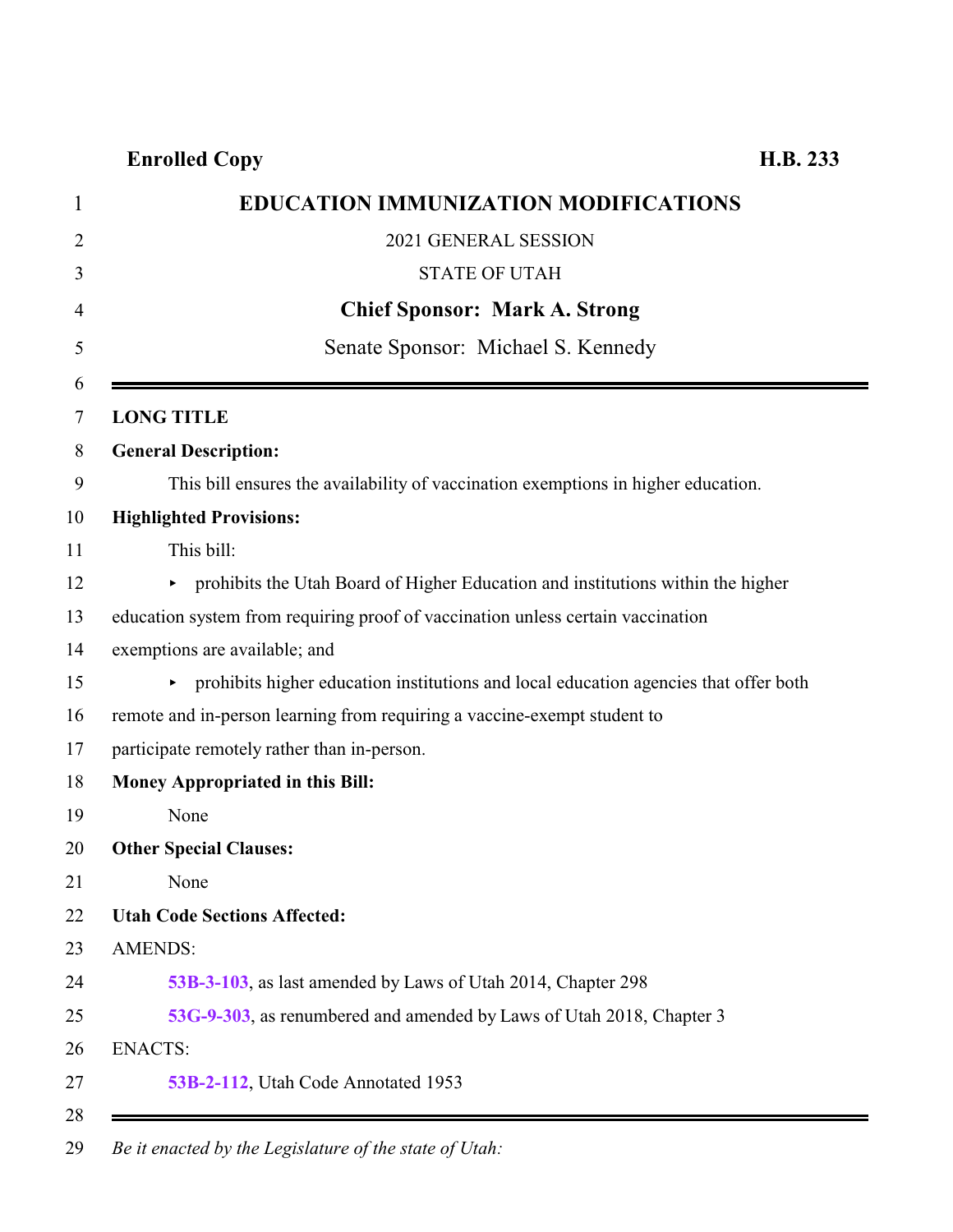<span id="page-1-1"></span>**H.B. 233 Enrolled Copy**

<span id="page-1-0"></span>

| 30 | Section 1. Section 53B-2-112 is enacted to read:                                               |
|----|------------------------------------------------------------------------------------------------|
| 31 | 53B-2-112. Vaccination requirements -- Exemptions.                                             |
| 32 | (1) An institution of higher education described in Section 53B-2-101 may not require          |
| 33 | proof of vaccination as a condition for enrollment or attendance unless the institution allows |
| 34 | for the following exemptions:                                                                  |
| 35 | (a) a medical exemption if the student provides to the institution a statement that the        |
| 36 | claimed exemption is for a medical reason; and                                                 |
| 37 | (b) a personal exemption if the student provides to the institution a statement that the       |
| 38 | claimed exemption is for a personal or religious belief.                                       |
| 39 | An institution that offers both remote and in-person learning options may not deny<br>(2)      |
| 40 | a student who is exempt from a requirement to receive a vaccine under Subsection (1) to        |
| 41 | participate in an in-person learning option based upon the student's vaccination status.       |
| 42 | (3) Subsections (1) and (2) do not apply to a student studying in a medical setting at an      |
| 43 | institution of higher education.                                                               |
| 44 | (4) Nothing in this section restricts a state or local health department from acting under     |
| 45 | applicable law to contain the spread of an infectious disease.                                 |
| 46 | Section 2. Section 53B-3-103 is amended to read:                                               |
| 47 | 53B-3-103. Power of board to adopt rules and enact regulations.                                |
| 48 | (1) The board may enact regulations governing the conduct of university and college            |
| 49 | students, faculty, and employees.                                                              |
| 50 | $(2)$ (a) The board may:                                                                       |
| 51 | (i) enact and authorize higher education institutions to enact traffic, parking, and           |
| 52 | related regulations governing all individuals on campuses and other facilities owned or        |
| 53 | controlled by the institutions or the board; and                                               |
| 54 | (ii) acknowledging that the Legislature has the authority to regulate, by law, firearms at     |
| 55 | higher education institutions:                                                                 |
| 56 | (A) authorize higher education institutions to establish no more than one secure area at       |
| 57 | each institution as a hearing room as prescribed in Section 76-8-311.1, but not otherwise      |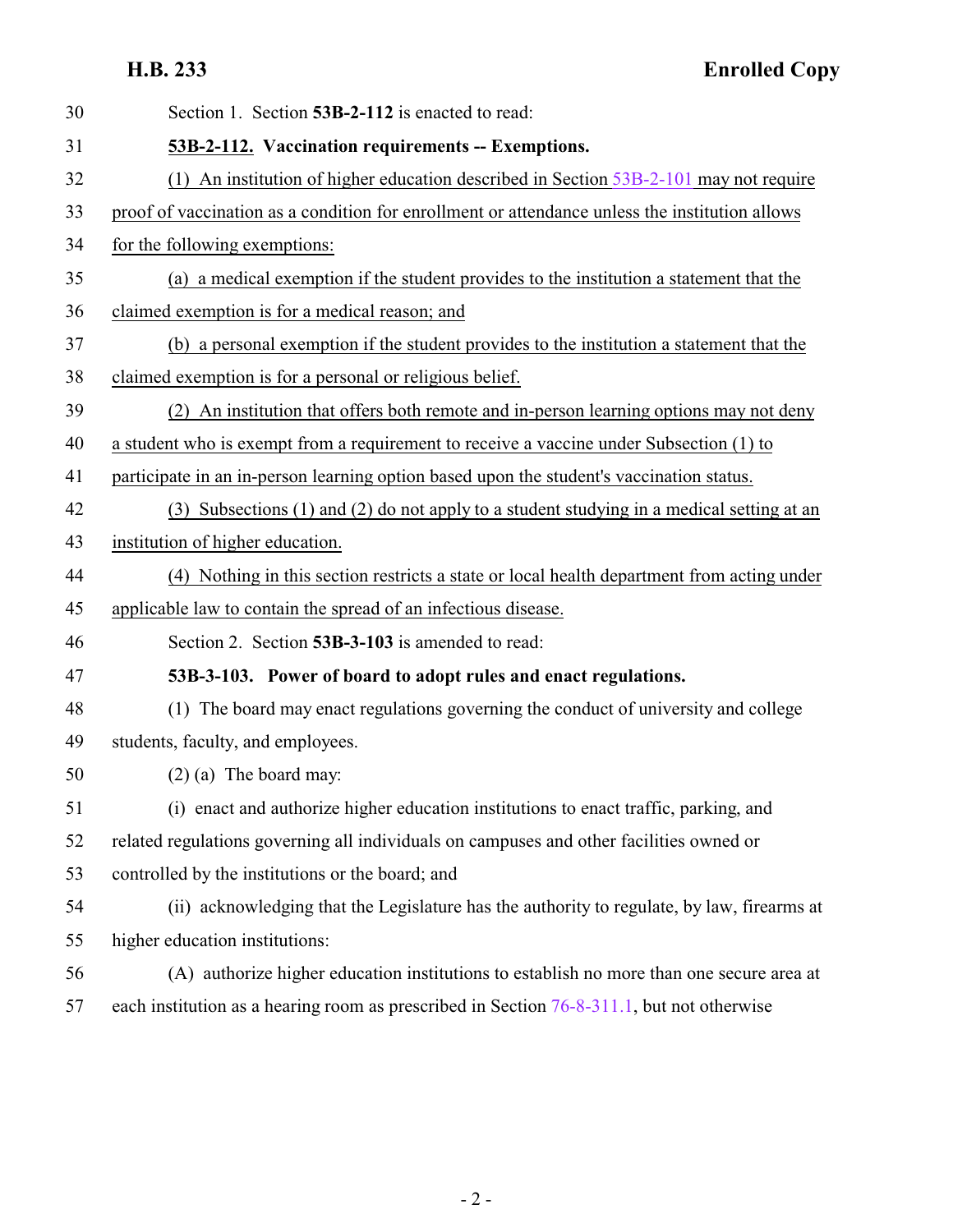## **Enrolled Copy H.B. 233**

| 58 | restrict the lawful possession or carrying of firearms; and                                     |
|----|-------------------------------------------------------------------------------------------------|
| 59 | (B) authorize a higher education institution to make a rule that allows a resident of a         |
| 60 | dormitory located at the institution to request only roommates who are not licensed to carry a  |
| 61 | concealed firearm under Section 53-5-704 or 53-5-705.                                           |
| 62 | (b) In addition to the requirements and penalty prescribed in Subsections                       |
| 63 | $76-8-311.1(3)$ , (4), (5), and (6), the board shall make rules to ensure that:                 |
| 64 | (i) reasonable means such as mechanical, electronic, x-ray, or similar devices are used         |
| 65 | to detect firearms, ammunition, or dangerous weapons contained in the personal property of or   |
| 66 | on the person of any individual attempting to enter a secure area hearing room;                 |
| 67 | (ii) an individual required or requested to attend a hearing in a secure area hearing           |
| 68 | room is notified in writing of the requirements related to entering a secured area hearing room |
| 69 | under this Subsection $(2)(b)$ and Section 76-8-311.1;                                          |
| 70 | (iii) the restriction of firearms, ammunition, or dangerous weapons in the secure area          |
| 71 | hearing room is in effect only during the time the secure area hearing room is in use for       |
| 72 | hearings and for a reasonable time before and after its use; and                                |
| 73 | (iv) reasonable space limitations are applied to the secure area hearing room as                |
| 74 | warranted by the number of individuals involved in a typical hearing.                           |
| 75 | (c) (i) The board may not require proof of vaccination as a condition for enrollment or         |
| 76 | attendance within the system of higher education unless the board allows for the following      |
| 77 | exemptions:                                                                                     |
| 78 | (A) a medical exemption if the student provides to the institution a statement that the         |
| 79 | claimed exemption is for a medical reason; and                                                  |
| 80 | (B) a personal exemption if the student provides to the institution a statement that the        |
| 81 | claimed exemption is for a personal or religious belief.                                        |
| 82 | (ii) An institution that offers both remote and in-person learning options may not deny         |
| 83 | a student who is exempt from a requirement to receive a vaccine under Subsection $(2)(c)(i)$ to |
| 84 | participate in an in-person learning option based upon the student's vaccination status.        |
| 85 | (iii) Subsections $(2)(c)(i)$ and (ii) do not apply to a student studying in a medical setting  |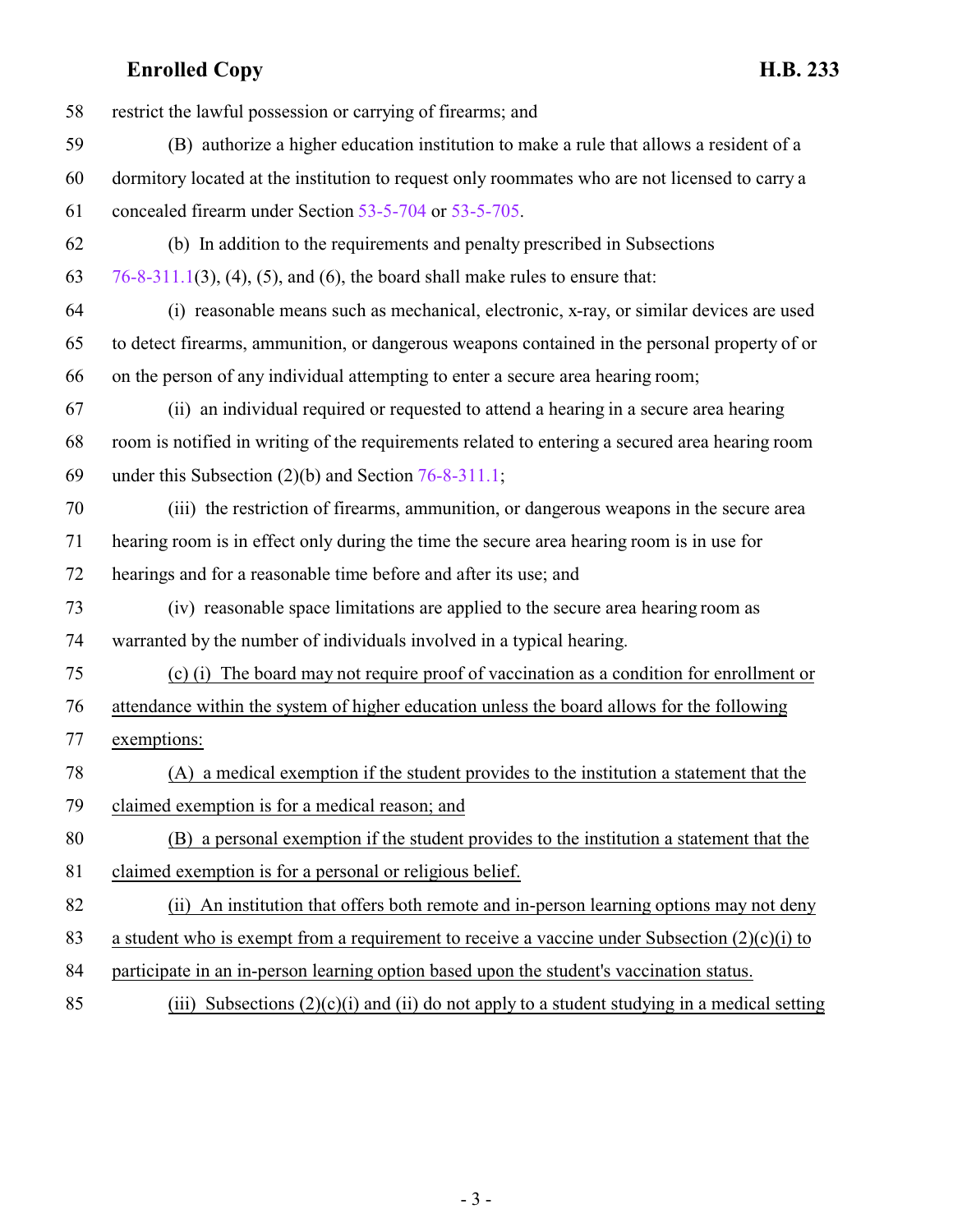**H.B. 233 Enrolled Copy**

<span id="page-3-0"></span>

| 86  | at an institution of higher education.                                                            |
|-----|---------------------------------------------------------------------------------------------------|
| 87  | (iv) Nothing in this section restricts a state or local health department from acting             |
| 88  | under applicable law to contain the spread of an infectious disease.                              |
| 89  | (3) The board shall enact regulations that require all testimony be given under oath              |
| 90  | during an employee grievance hearing for a non-faculty employee of an institution of higher       |
| 91  | education if the grievance hearing relates to the non-faculty employee's:                         |
| 92  | (a) demotion; or                                                                                  |
| 93  | (b) termination.                                                                                  |
| 94  | (4) The board and institutions may enforce these rules and regulations in any                     |
| 95  | reasonable manner, including the assessment of fees, fines, and forfeitures, the collection of    |
| 96  | which may be by withholding from money owed the violator, the imposition of probation,            |
| 97  | suspension, or expulsion from the institution, the revocation of privileges, the refusal to issue |
| 98  | certificates, degrees, and diplomas, through judicial process or any reasonable combination of    |
| 99  | these alternatives.                                                                               |
| 100 | Section 3. Section 53G-9-303 is amended to read:                                                  |
| 101 | 53G-9-303. Grounds for exemption from required vaccines -- Renewal.                               |
| 102 | (1) A student is exempt from the requirement to receive a vaccine required under                  |
| 103 | Section 53G-9-305 if the student qualifies for a medical or personal exemption from the           |
| 104 | vaccination under Subsection $(2)$ or $(3)$ .                                                     |
| 105 | (2) A student qualifies for a medical exemption from a vaccination required under                 |
| 106 | Section 53G-9-305 if the student's legally responsible individual provides to the student's       |
| 107 | school:                                                                                           |
| 108 | (a) a completed vaccination exemption form; and                                                   |
| 109 | (b) a written notice signed by a licensed health care provider stating that, due to the           |
| 110 | physical condition of the student, administration of the vaccine would endanger the student's     |
| 111 | life or health.                                                                                   |
| 112 | (3) A student qualifies for a personal exemption from a vaccination required under                |
| 113 | Section 53G-9-305 if the student's legally responsible individual provides to the student's       |
|     |                                                                                                   |